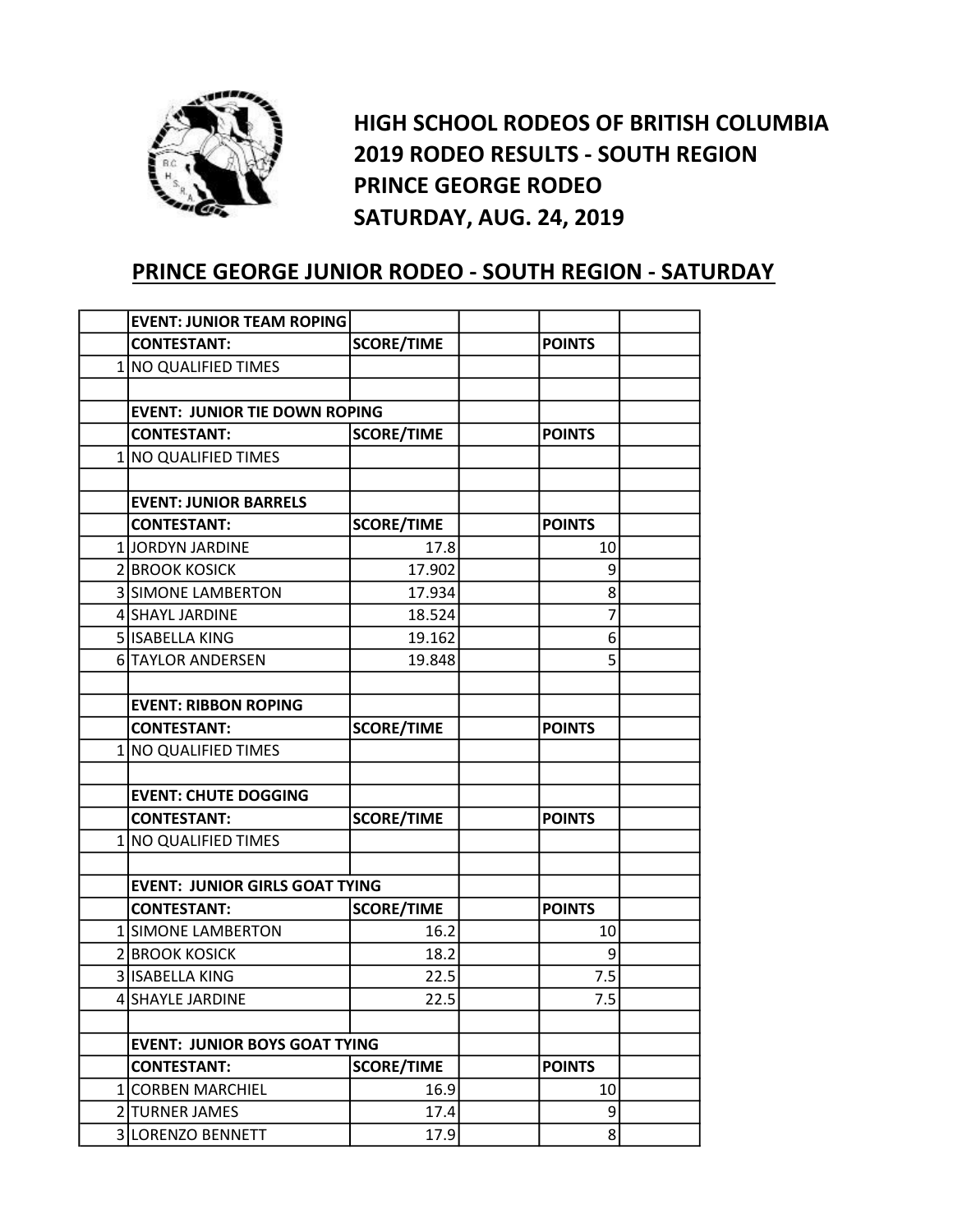| 4 CRUISE SCHNEIDER                                                 | 18.0              | 7               |  |
|--------------------------------------------------------------------|-------------------|-----------------|--|
| 5 KOLT ALEXANDER                                                   | 18.6              | 6               |  |
|                                                                    |                   |                 |  |
| <b>EVENT: JUNIOR GIRLS BREAKAWAY</b>                               |                   |                 |  |
| <b>CONTESTANT:</b>                                                 | <b>SCORE/TIME</b> | <b>POINTS</b>   |  |
| 1 TAYLOR ANDERSEN                                                  | 8.4               | 10 <sup>1</sup> |  |
|                                                                    |                   |                 |  |
| <b>EVENT: JUNIOR BOYS BREAKWAY</b>                                 |                   |                 |  |
| <b>CONTESTANT:</b>                                                 | <b>SCORE/TIME</b> | <b>POINTS</b>   |  |
| 1 NO QUALIFIED TIMES                                               |                   |                 |  |
|                                                                    |                   |                 |  |
| <b>EVENT: JUNIOR POLE BENDING</b>                                  |                   |                 |  |
| <b>CONTESTANT:</b>                                                 | <b>SCORE/TIME</b> | <b>POINTS</b>   |  |
| 1 TAYLOR ANDERSEN                                                  | 21.870            | 10              |  |
| 2 JORDYN JARDINE                                                   | 23.953            | 9               |  |
| 3 ISABELLA KING                                                    | 24.605            | 8               |  |
| 4 SHAYLE JARDINE                                                   | 24.894            | 7               |  |
| 5 SIMONE LAMBERTON                                                 | 29.529            | 6               |  |
|                                                                    |                   |                 |  |
| <b>EVENT: BAC SADDLE BRONC</b>                                     |                   |                 |  |
| <b>CONTESTANT:</b>                                                 | <b>SCORE/TIME</b> | <b>POINTS</b>   |  |
| NO QUALIFIED RIDES                                                 |                   |                 |  |
|                                                                    |                   |                 |  |
| <b>EVENT: BAC BAREBACK</b>                                         |                   |                 |  |
| <b>CONTESTANT:</b>                                                 | <b>SCORE/TIME</b> | <b>POINTS</b>   |  |
| NO QUALIFIED RIDES                                                 |                   |                 |  |
|                                                                    |                   |                 |  |
| <b>EVENT: JR BULL RIDING</b>                                       |                   |                 |  |
| <b>CONTESTANT:</b>                                                 | <b>SCORE/TIME</b> | <b>POINTS</b>   |  |
| NO QUALIFIED RIDES                                                 |                   |                 |  |
|                                                                    |                   |                 |  |
|                                                                    |                   |                 |  |
| <b>PRINCE GEORGE - HIGH SCHOOL RODEO - SATURDAY - SOUTH REGION</b> |                   |                 |  |
| <b>EVENT: SENIOR BARRELS</b>                                       |                   |                 |  |
| <b>CONTESTANT:</b>                                                 | <b>SCORE/TIME</b> | <b>POINTS</b>   |  |
| 1 HANNAH CADY                                                      | 17.142            | 10              |  |
| 2 TAYLAN JAMES                                                     | 17.329            | $\overline{9}$  |  |
| 3 REESE RIVET                                                      | 17.39             | 8               |  |
| 4 BRIANNA BILLY                                                    | 17.61             | 7               |  |
| 5 DANIELLE GAMACHE                                                 | 17.799            | 6               |  |
| 6 ZOEY HAMMING                                                     | 17.815            | 5               |  |
| 7JJORDAN LEPINE                                                    | 17.937            | 4               |  |
| 8JORDYN KARL                                                       | 17.996            | 3               |  |
| 9 RAYELLE ROBINSON                                                 | 18.099            | $\overline{2}$  |  |
| 10 PAIVI MCLEAN                                                    | 18.102            | 1               |  |
|                                                                    |                   |                 |  |
| <b>EVENT: SADDLE BRONC</b>                                         |                   |                 |  |
|                                                                    |                   |                 |  |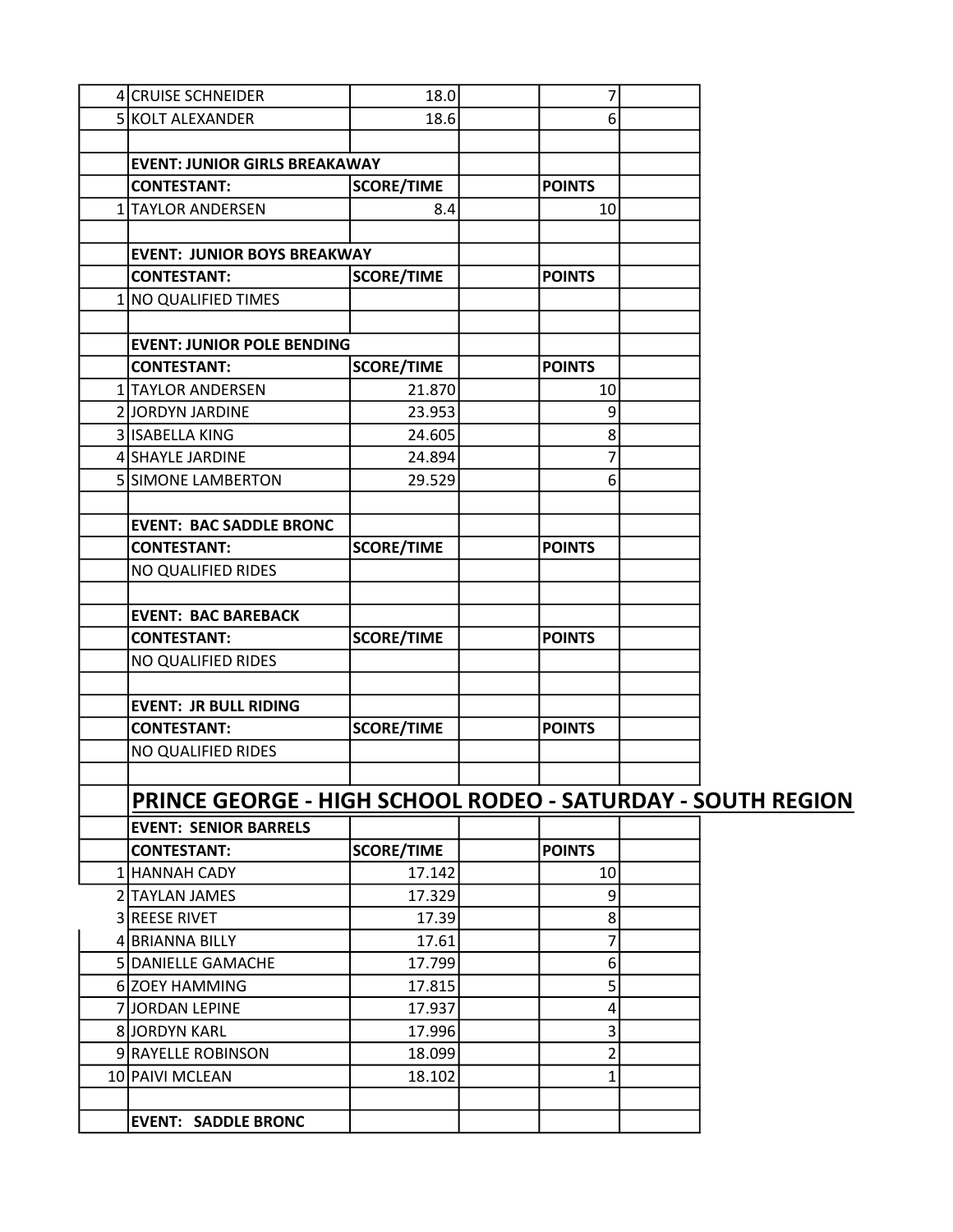|     |  | <b>CONTESTANT:</b>                   | <b>SCORE/TIME</b>   | <b>POINTS</b>  |  |
|-----|--|--------------------------------------|---------------------|----------------|--|
|     |  | NO QUALIFIED RIDES                   |                     |                |  |
|     |  |                                      |                     |                |  |
|     |  | <b>EVENT: SENIOR GOAT TYING</b>      |                     |                |  |
|     |  | <b>CONTESTANT:</b>                   | <b>SCORE/TIME</b>   | <b>POINTS</b>  |  |
|     |  | 1 ZOEY HAMMING                       | 9.6                 | 10             |  |
|     |  | 2JJORDYN KARL                        | 11                  | 9              |  |
|     |  | 3 HANNAH CADY                        | 11.9                | 8              |  |
|     |  | 4 MARINA JARDINE                     | 12.6                | 7              |  |
|     |  | 5 CAMRYN MITCHELL                    | 14.4                | 6              |  |
| 6/7 |  | <b>VANESSA MICHEL</b>                | 14.8                | 4.5            |  |
| 6/7 |  | <b>EMMA BEGG</b>                     | 14.8                | 4.5            |  |
|     |  | <b>8 SIDNEY RENAUD</b>               | 15.1                | 3              |  |
|     |  | 9 HALEY BURNELL                      | 18.4                | $\overline{2}$ |  |
|     |  | 10 TAYLAN JAMES                      | 27.7                | 1              |  |
|     |  |                                      |                     |                |  |
|     |  | <b>EVENT: SENIOR TEAM ROPING</b>     |                     |                |  |
|     |  | <b>CONTESTANT</b>                    | <b>SCORE/TIME</b>   | <b>POINTS</b>  |  |
|     |  | 1 KASH SIGOUIN                       | 10.1                | 10             |  |
|     |  | <b>CARSON PAYTON</b>                 | 10.1                | 10             |  |
|     |  | 2 BROCK EVERETT (D)                  | 11.6                |                |  |
|     |  | ZOEY HAMMING (DRAW)                  | 11.6                | 9              |  |
|     |  | 3 BRYCE GARCIA                       | 17.2                | 9              |  |
|     |  | <b>TRYTON BOSE</b>                   | 17.2                | 8              |  |
|     |  | 4 BROCK EVERETT                      | 27.5                | 8              |  |
|     |  | <b>ELLY FARMER</b>                   | 27.5                | 7              |  |
|     |  |                                      |                     |                |  |
|     |  |                                      |                     |                |  |
|     |  | <b>EVENT: SENIOR GIRLS BREAKAWAY</b> |                     |                |  |
|     |  | <b>CONTESTANT</b>                    | <b>SCORE/TIME</b>   | <b>POINTS</b>  |  |
|     |  | 1 ZOEY HAMMING                       | 4.8                 | 10             |  |
|     |  | 2 TAYLAN JAMES                       | 5.6                 | 9              |  |
|     |  | 3 ELLY FARMER                        | 6.7                 | 8 <sup>1</sup> |  |
|     |  | 4 HALLE EASTHOPE                     | 27.5                | 7              |  |
|     |  | 5 VANESSA MICHEL                     | 28.6                | 6              |  |
|     |  |                                      |                     |                |  |
|     |  | <b>EVENT: TIE DOWN ROPING</b>        |                     |                |  |
|     |  | <b>CONTESTANT</b>                    | <b>SCORE/TIME</b>   | <b>POINTS</b>  |  |
| 1/2 |  | <b>CLAY FARMER</b>                   | 18.2                | 9.5            |  |
| 1/2 |  | <b>KASH SIGOUIN</b>                  | 18.2                | 9.5            |  |
|     |  | 3 BRYCE GARCIA                       | 28.5                | 8 <sup>1</sup> |  |
|     |  | 4 PATRICK BENNETT                    | 30                  | 7              |  |
|     |  |                                      |                     |                |  |
|     |  | <b>EVENT: STEER WRESTLING</b>        |                     |                |  |
|     |  | <b>CONTESTANT:</b>                   | <b>SCORES/TIMES</b> | <b>POINTS</b>  |  |
|     |  | 1 WYATT MCCULLOUGH                   | 5.4                 | 10             |  |
|     |  | 2 WYATT REID                         | 12.9                | $\overline{9}$ |  |